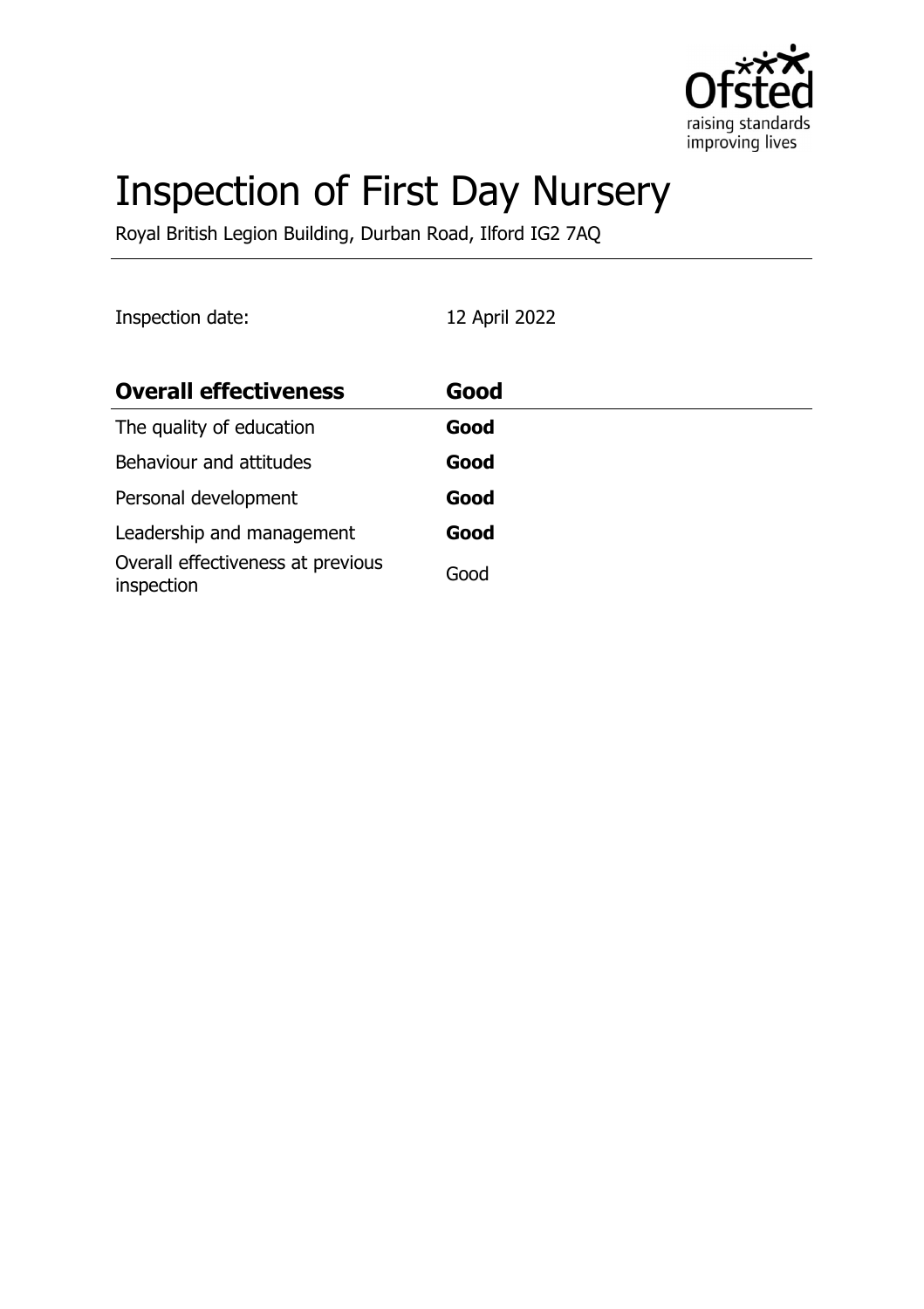

# **What is it like to attend this early years setting?**

#### **The provision is good**

Staff create a warm and friendly nursery where children are safe and emotionally secure. They enable children to share a wide range of interesting resources, to discover, explore, learn and enhance their skills at their own pace. Children enter with enthusiasm on arrival. When some children show they need more time to say goodbye to their parents, this is handled with complete sensitivity so that children are able to confidently separate and enjoy their time at nursery.

Children sustain high levels of interest in the activities provided. They know the routine of the day and are confident and attentive learners. Children use good manners and share equipment well with each other. They listen carefully to instructions from staff and enjoy taking part in a number of activities designed to enhance their early mathematical and literacy skills. Children can confidently count and recognise numbers as they measure their towers in the construction area. They eagerly explain what they are doing and add words to the narrative when staff leave the anticipated gap. Children and babies thoroughly enjoy story time as staff repeat new words and sing songs with actions. Babies delight as they show that they are familiar with the actions and eagerly repeat the movements to bring the song to life. They relish exploring sensory play, including the recently introduced treasure baskets.

### **What does the early years setting do well and what does it need to do better?**

- $\blacksquare$  The manager and staff team know the children well and have a good understanding of how children learn. The curriculum is sequenced to build on what children already know and can do, and what they need to learn next. With this in mind, there are exciting plans to expand the curriculum. This will include experiences for children to help develop their understanding of the local community and interest in their counting and cooking activities. Staff will include regular trips to the greengrocers and shops in the local community for children to explore numbers and to understand where food comes from and how to make healthy choices.
- Staff continually aim to widen children's current experiences to support their learning. For example, parents have recently spent time in the nursery taking part in activities that children enjoy. This has been with an emphasis on showing parents, through first-hand experience, the nursery ethos and how children learn through play. Following the success of this, future events are planned so parents and staff can continue to share their ideas and further develop regular communication about children's learning at home and at nursery.
- $\blacksquare$  The provider and the manager are focused on continually improving the quality of the nursery. They gather feedback from staff, parents and children and use this to identify improvements. They provide their managers and staff with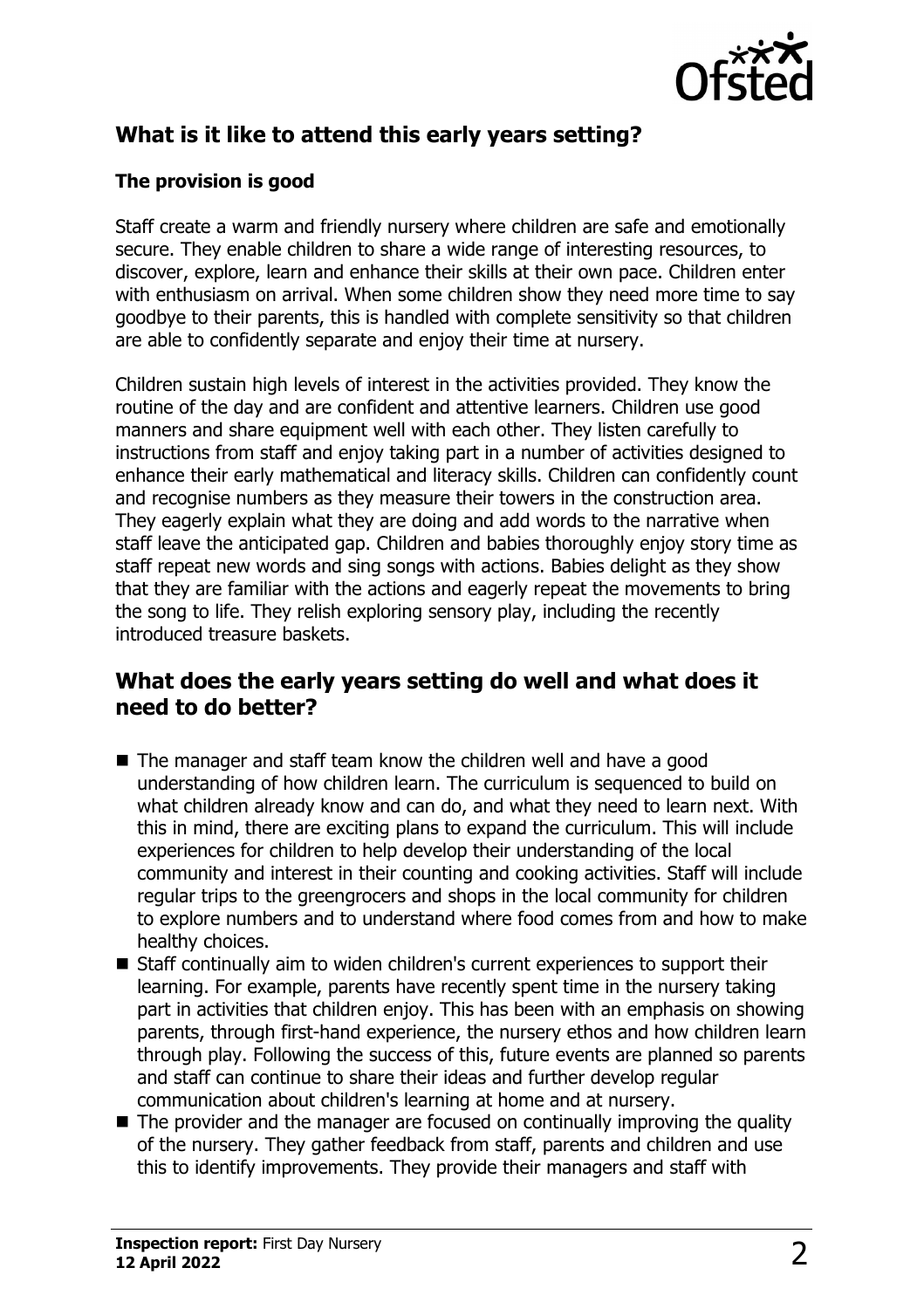

appropriate support as required. This includes mentoring and supervision. Staff comment that they appreciate being able to talk to their managers about their work-life balance. All staff have access to regular training to build on their professional development. Plans for upcoming training include supporting staff's knowledge following the introduction of holistic play, including schemas and heuristic play.

- Children develop independence from an early age. They use their skills successfully, for example when serving themselves at lunch and snack time and helping themselves to water throughout the day. Children are confident when brushing their teeth and putting their coats on, which they are taught to do selfsufficiently. They learn to take care of their own safety as they are taught how to carry resources safely in the construction area. Children learn to show respect and kindness, and develop early friendships. They are confident as they welcome visitors and share delicious pizza with them.
- $\blacksquare$  Parents are highly complimentary about the care their children receive. They say that staff offer help and advice to continually enhance the experience for children. Parents say that regular information is shared with them about the progress their children are making and that their children show at home all the things they are learning and enjoying at nursery.
- Staff promote children's communication and language well. They talk to children and ask questions that encourage them to think. They support children who speak English as an additional language through a range of activities and when regularly celebrating children's cultures. However, staff across all group rooms do not consistently ensure children have rich opportunities to see, hear and use their home language while at the nursery.
- $\blacksquare$  Staff complete assessments on children's progress to help identify children who may need extra support. Children with special educational needs and/or disabilities make good progress. Staff work closely with support from outside agencies. The provider and the manager continually review this to ensure all possible professional avenues of support to staff are available and to make sure children are receiving consistent reinforcement and support for their progress.

## **Safeguarding**

The arrangements for safeguarding are effective.

The provider and the manager place a high priority on keeping children safe. As a team, they ensure all staff are clear about their role and responsibilities for safeguarding children. Staff have updates to training and regular discussion so that they continue to be confident and familiar with the nursery's safeguarding policy. They understand child protection issues and know the signs that may cause them concern. Staff know where to report any concerns about a child or an adult's behaviour. They regularly check the number of children they are responsible for in both the indoor and outdoor environments to remove any identified hazards. The provider ensures that sufficient qualified and experienced staff are available. He implements thorough recruitment and vetting processes to ensure staff continue to be suitable to work with children.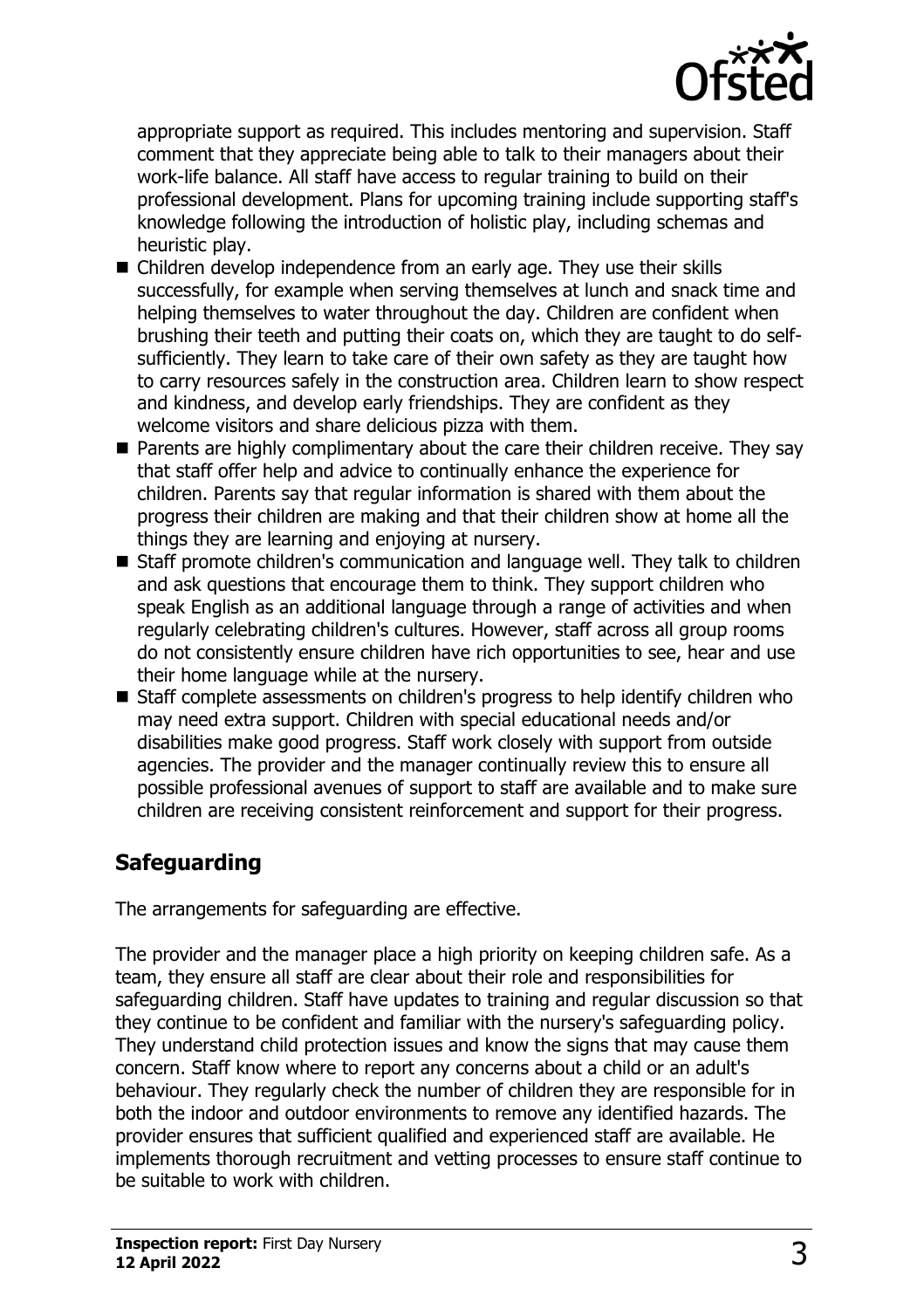

# **What does the setting need to do to improve?**

#### **To further improve the quality of the early years provision, the provider should:**

■ help children hear and use their home language during play and activities, to further support their development of speech.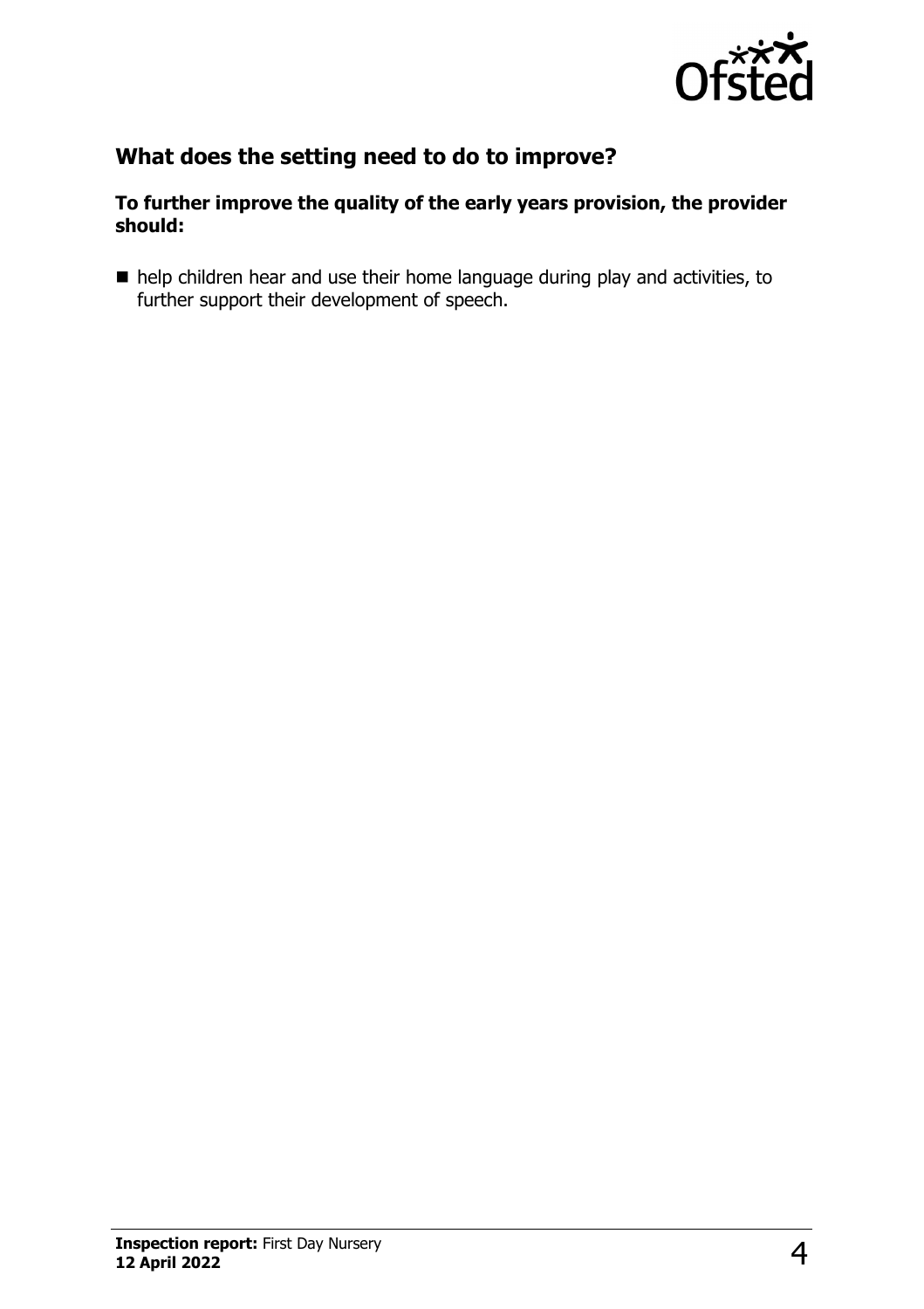

| <b>Setting details</b>                              |                                                        |
|-----------------------------------------------------|--------------------------------------------------------|
| Unique reference number                             | EY500148                                               |
| <b>Local authority</b>                              | Redbridge                                              |
| <b>Inspection number</b>                            | 10221833                                               |
| <b>Type of provision</b>                            | Childcare on non-domestic premises                     |
| <b>Registers</b>                                    | Early Years Register, Compulsory Childcare<br>Register |
| Day care type                                       | Full day care                                          |
| Age range of children at time of<br>inspection      | $0$ to 5                                               |
| <b>Total number of places</b>                       | 82                                                     |
| Number of children on roll                          | 115                                                    |
| Name of registered person                           | First Day Nursery Ltd                                  |
| <b>Registered person unique</b><br>reference number | RP901165                                               |
| <b>Telephone number</b>                             | 02085988300                                            |
| Date of previous inspection                         | 8 December 2016                                        |

## **Information about this early years setting**

First Day Nursery registered in 2016. The nursery is situated in Seven Kings, in the London Borough of Redbridge. It opens Monday to Friday from 7.30am to 6pm for 51 weeks of the year. The provider receives funding for early years education for children aged from two to four years. They employ 21 members of staff, including the manager. Over half of all staff hold appropriate early years qualifications from level 3 to level 5.

### **Information about this inspection**

**Inspector**

Catherine Greene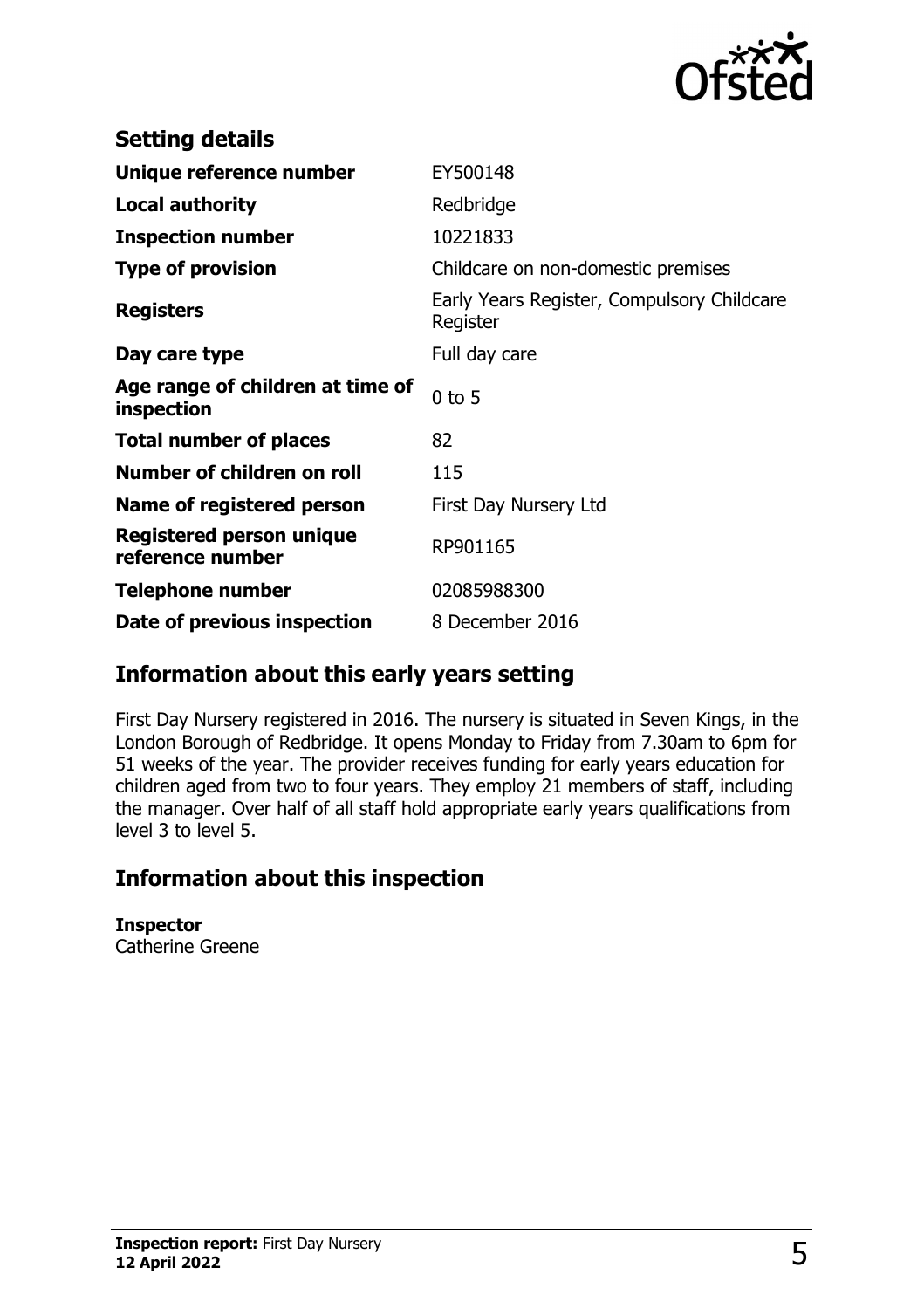

#### **Inspection activities**

- $\blacksquare$  This was the first routine inspection the provider received since the COVID-19 pandemic began. The inspector discussed the impact of the pandemic with the provider and have taken that into account in their evaluation of the provider.
- $\blacksquare$  A learning walk was completed with the manager of the setting.
- $\blacksquare$  The inspector observed staff and children at play and spoke with staff at appropriate times throughout the inspection.
- $\blacksquare$  Staff shared their views with the inspector about the support they receive for their development and well-being.
- $\blacksquare$  A meeting was held between the inspector, the provider and the manager to discuss the leadership and management of the setting.
- $\blacksquare$  The inspector provided opportunities for parents to share their views.
- $\blacksquare$  Documents relevant to the inspection were reviewed.

We carried out this inspection under sections 49 and 50 of the Childcare Act 2006 on the quality and standards of provision that is registered on the Early Years Register. The registered person must ensure that this provision complies with the statutory framework for children's learning, development and care, known as the early years foundation stage.

If you are not happy with the inspection or the report, you can [complain to Ofsted](http://www.gov.uk/complain-ofsted-report).